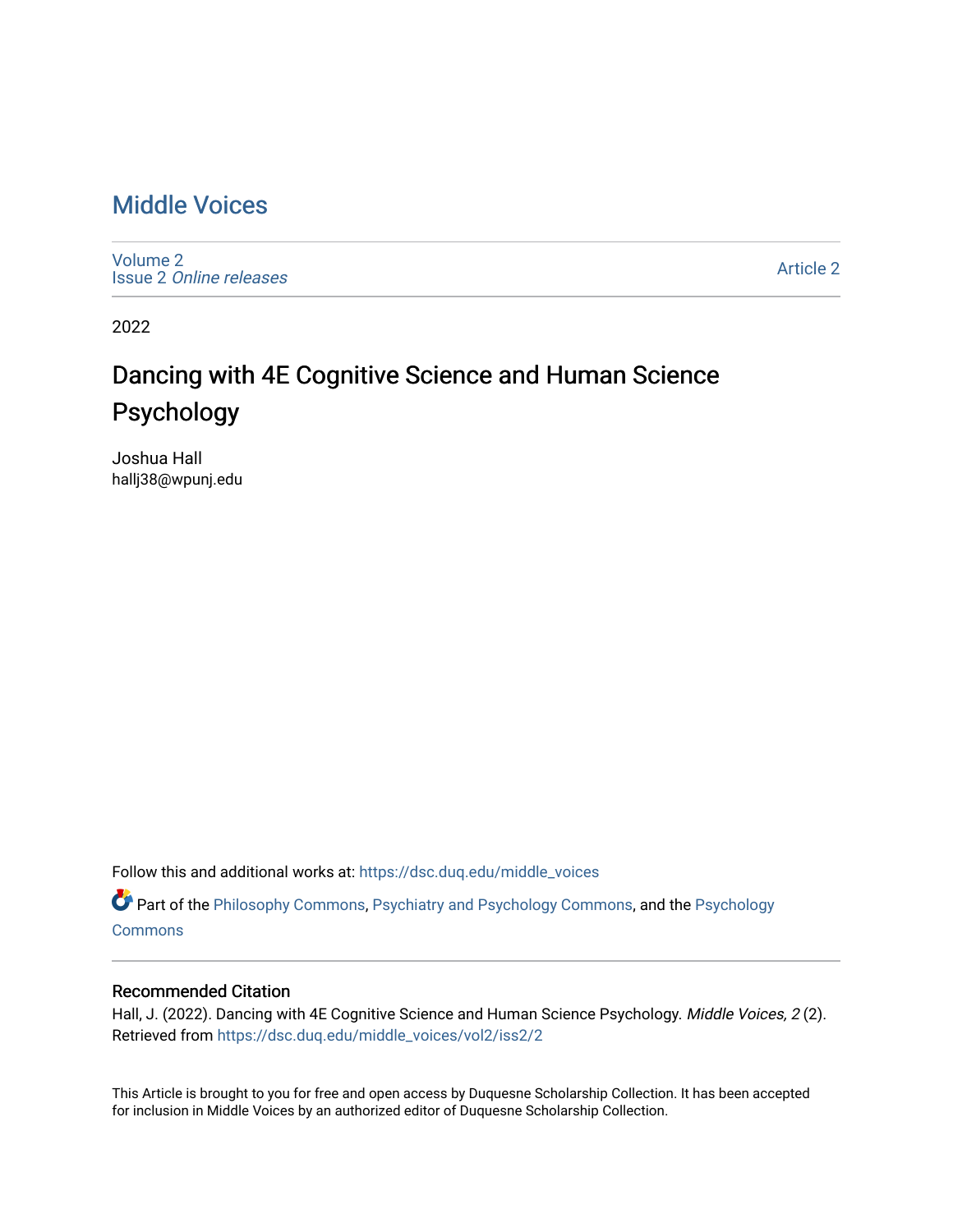According to the "Embodied Cognition" entry in the Stanford Encyclopedia of Philosophy, the three landmark texts in the 4E cognitive science tradition are Lakoff and Johnson's Metaphors We Live By, Varela, Thompson, and Rosch's The Embodied Mind, and Andy Clark's Being There. In my first section, I offer a phenomenological interpretation of these three texts, identifying recuring affirmations of the figure of dance alongside explicit marginalization of the practice of dance, perhaps in part due to cognitive science's overemphasis on cognition to the exclusion of affect. In my second section, drawing on my previous interpretations of proto-affect theorists (including Spinoza, Deleuze, and Fanon), I channel this tension in 4E cognitive science into a dancing partnership with human science psychology, suggesting three "choreographic provocations" for therapeutic practice and psychological research, namely (1) treating clients/subjects as dancers, (2) reimagining research and therapy as improvised duets between practitioners and clients/ subjects, and (3) pursuing an ideal of freer movement and an emergent flourishing singularity for clients/subjects. Finally, I reformulate these three choreographic provocations in terms of my new theoretical method of "dancing-with," as well as the four psychological prerequisites for flourishing posited by my figuration philosophy of dance.

KEYWORDS: 4E cognitive science; Lakoff and Johnson; Francisco Varela; Andy Clark; dance; dancing-with

# Dancing-with Cognitive Science: Three Therapeutic **Provocations**

Joshua M. Hall William Paterson University

In 2012, a special issue of Phenomenology and the Cognitive Sciences was dedicated to the topic of movement in general. Originally intended to focus more narrowly on the art of dance, the issue contains several essays devoted to the latter, foremost among which is the contribution by Maxine Sheets-Johnstone. In response to the Call For Papers' question as to the place for dance in contemporary cognitive science, Sheets-Johnstone argues that cognitive science, "being largely tethered to happenings in the brain," thereby "lacks foundational grounding in experience, specifically, the actual experience of movement, which is to say in kinesthesia" (Sheets-Johnstone 2012, p. 39). Several thinkers in what has become known as 4E cognitive science, however, would argue that these two

attributes (namely, brain-dependence and experience-relevance) are not mutually exclusive. On the contrary, they argue, a researcher can quite easily be tethered to both brain and world—or, better yet, free to move, or dance, between the two.

According to the "Embodied Cognition" entry in the Stanford Encyclopedia of Philosophy, the three landmark books in the history of this approach to cognitive science are, in historical order, Lakoff and Johnson's Metaphors We Live By (2003); Varela, Thompson, and Rosch's The Embodied Mind: Cognitive Science and Human Experience (1992); and Andy Clark's Being There: Putting Brain, Body and World Together Again (1998). On the one hand,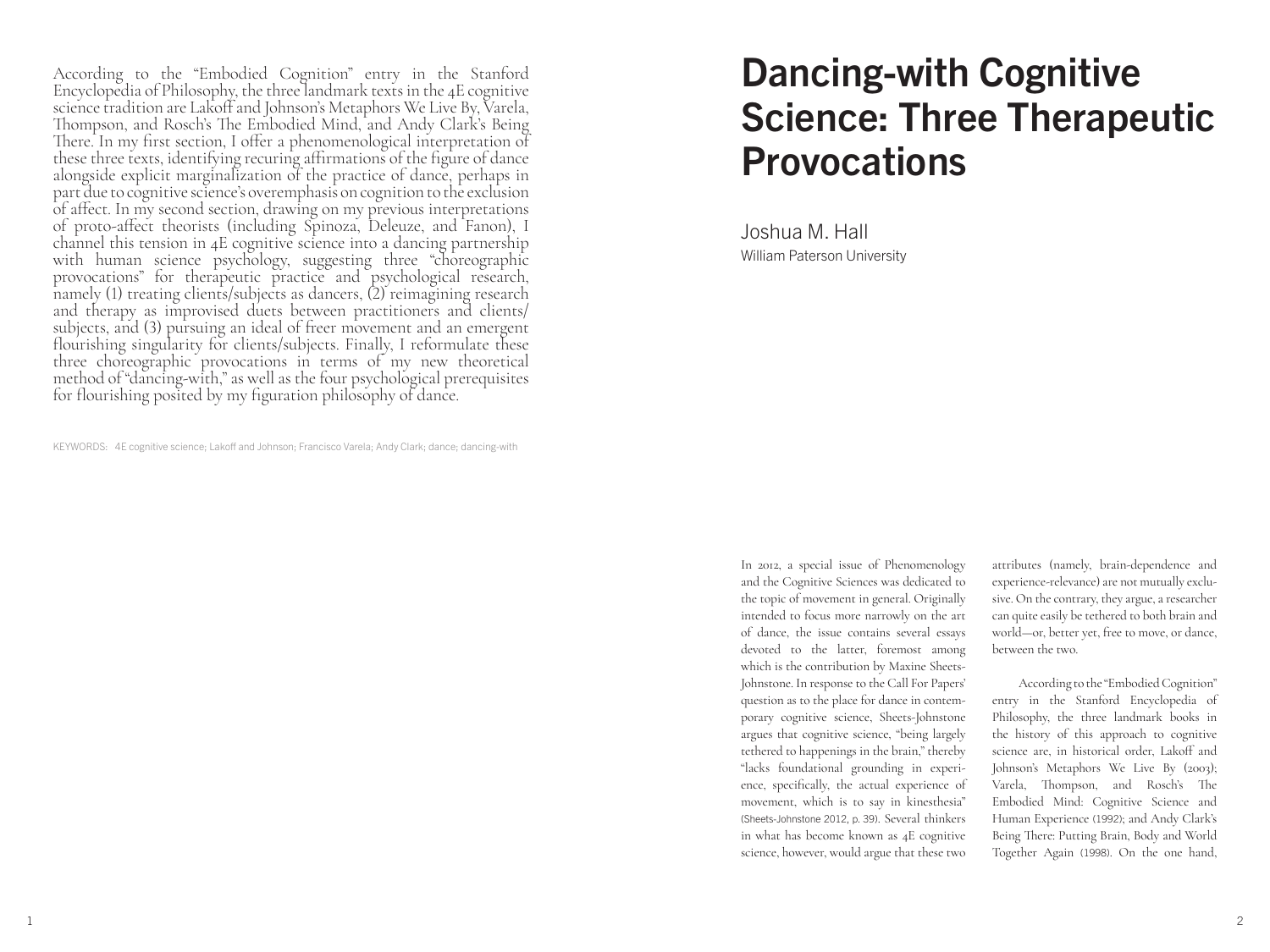the explicit attention devoted to the prac tice of dance in these seminal texts remains minimal; on the other hand, all three texts frequently invoke the figure of dance in argu ing for the superiority of the 4E approach. Due to the former fact, I am sympathetic to many of the claims in Sheets-Johnstone's essay; but due to the latter fact, I think that (contra Sheets-Johnstone) this lip-service is powerful and important enough to hold out hope for a meaningful dialogue between cognitive science and dance. Or, if this is not feasible within 4E cognitive science alone, the prospects are bright for choreographing a partnership between it and human science psychology.

In my first section, I offer phenome nological readings of the three foundational texts of 4E cognitive science, which reveal a recurring pattern of what I call "danceresonance." By the latter phrase, I mean words (at the discrete levels of rhetoric, examples, and concepts) that connote or are other wise suggestive of dance (with "resonance" intended, via its sonic overtones, to suggest the musicality that has been inseparable from dance for most of homosapiens' history). Despite this hypothetical openness to dance at a discursive level, however, these 4E theo rists nevertheless also explicitly marginalize the practice of dance (perhaps in part due to cognitive science's overemphasis on cognition to the exclusion of affect), creating a tension between (a) its inattention to the practice of dance and (b) its utilization of the figure of dance. In my second section, drawing on my previous interpretations of proto-affect theorists (including Spinoza, Deleuze, and Fanon; Hall, 2012; 2013; 2016; 2017; 2018;), I attempt to channel this tension in 4E cogni tive science into a dancing partnership with human science psychology, suggesting three "choreographic provocations" for psycholog ical research and therapeutic practice, which I then relate to my new interpretive method of "dancing-with," and the four prerequisites

for ideal political flourishing posited by my figuration of philosophy of dance.

Before going into these details, it might help to give a rough definition of dance in the present investigation. Elsewhere (Hall, 2012), I have constructed a phenomenologically based, historically informed new philosophy of dance, called "figuration," developed as follows. First, I performed a phenomenolog ical analysis of my own decades of dance and choreographic experience to generate a small cluster of concepts that could be considered central aspects of dance. Second, I went back to the canonical philosophers who neglected dance and looked instead for these concepts in their work. I termed these central constructs or aspects of dance "Moves," and named them "positure," "gesture," "grace" and "resilience" (it is the latter Move, incidentally, which fea tures the proto-affect theorists Deleuze and Fanon). Having thus constructed the four Moves, I then applied them to what I term the seven "families" of dance, namely "con cert," "folk" "societal," "agonistic," "celestial," and "discursive" dance. By "families" here, I was attempting to channel Wittgenstein's concept of "family resemblances" (Wittgenstein, 1953); in this sense, there does not exist a unified thing called "dance," but instead a family of phenomena which are meaningfully related through a cluster of shared similar ities. It is important to note, however, that this list is provisional, and open to change as communities of inquiry see fit.

#### Dancing with 4E Cognitive Scientists

My "discursive" dance (in figuration's terms) with these 4E cognitive scientists is based on the position that cognitive science is, after all, redeemable, but only to the extent that it makes "adequacy to dance" a necessary condition of its success. As my readings in this section suggest, however, this move is not one that they currently seem willing and able to make, which means that my suggested

partnership between 4E cognitive science and human science psychology may be a necessary first step in that direction. I will proceed historically in this section, beginning with the first classic text of 4E cognitive science, Lakoff and Johnson's Metaphors We Live By.

The most important dance-resonance of this founding text, on my reading, is the fact that the authors' explicit linkage of conceptuality to metaphoricity (insofar as it foregrounds the body and poetry) relies implicitly on an analogous linkage of non-dancing movement to dance (broadly construed). In other words, if concepts for Lakoff and Johnson are metaphoric like poetry, then, insofar as "poetry in motion" is a meaningful descriptor of dance, their anal ysis can be understood as enabling a kind of dancing conceptuality.

Perhaps significantly in terms of this latter point, the word "dance" appears explic itly on the very first pages of Metaphors We Live By. After claiming that our "ordinary conceptual system" is "fundamentally meta phoric in nature," (p. 3) Lakoff and Johnson's first example of what they term a "meta phorical concept," namely "ARGUMENT IS WAR," (p. 20) already includes the following reference to dance: "Imagine a culture where an argument is viewed as a dance, the par ticipants are seen as performers, and the goal is to perform in a balanced and aesthetically pleasing way" (p. 5) .

Both ARGUMENT IS WAR and ARGUMENT IS DANCE are what Lakoff and Johnson call "structural metaphors," which are metaphors that structure one con ceptual domain in terms of another (p. 14). Another group of metaphors in their clas sification system, which are more strongly dance-resonant than structural metaphors per se, are "orientational metaphors." The lat ter, they explain, (a) organize "a whole system

of concepts with respect to one another," (b) "give a concept a spatial orientation," and (c) "arise from the fact that we have bodies of the sort we have and that function as they do in our physical environment" (p. 14). Dance, similarly, organizes multiple concepts into a coherent whole, fine-tunes one's spatial orientation, and takes the forms it does precisely because of the details of our embodiment. For example, the orientational metaphor "HAPPY IS UP; SAD IS DOWN" derives, they claim, from the fact that droop ing "posture typically goes along with sadness and depression, erect posture with a positive emotional state" (p. 15).

It is here, in the figure of human knowers constructing metaphors from their creative movements through the world, that I find the strongest resonance with dance in Metaphors We Live By, since this figure appears to be a literal example of "poetry in motion." If, by contrast, they had only argued that all concepts are metaphorical, without making this additional, crucial, claim (namely that all metaphors are experiential vis-à-vis par ticular forms of embodiment in particular environments), then I would characterize their analyses as merely poetic.

The upshot of this survey is that for the first landmark text of 4E cognitive science, Lakoff and Johnson's Metaphors We Live By, the fundamentally metaphoric nature of cognition extends beyond verbal language to nonverbal embodied language. Put differently, thinking is not only essen tially metaphoric (making all thinkers poets), but since that metaphoric thinking is grounded in bodily comportment, all thinking is essentially dance-like as well (making all thinkers dancers). Crucially, this dancing happens for the most part unconsciously, and is thus a kind of intra- or infrasubjective dance. In short, there are bodily dances within the dancer that is the human being. Dance happens at multiple ontological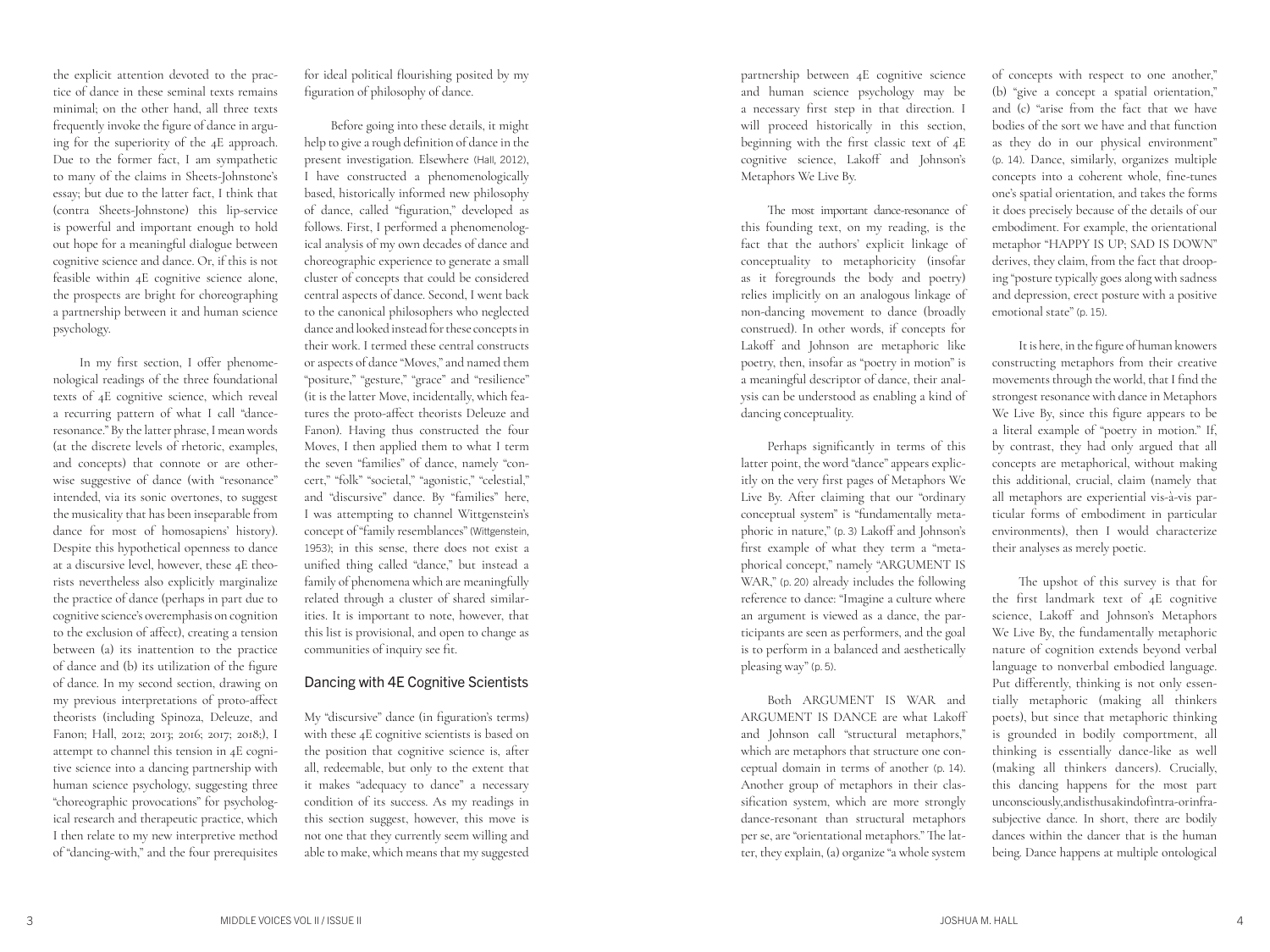levels, crisscrossing the human subject in ways that can be both undermining and empower ing, depending on how much we understand and embrace these dances.

As for Metaphors We Live By, so for The Embodied Mind, dance is suggested as early as its Introduction, in the authors' discussion of how "we continuously circulate back and forth" between "our bodies both as physical structures and as lived, experien tial structures" (Varela et al., 1992, p. XV). This description connotes dance not only because many dances involve circular repetition, but also because dance is a privileged site of the intersection of the body-as-thing and the body-as-structured-experience. Already in Chapter 1 of The Embodied Mind, this image of the circle is repeated, in the claim that "in reflection we find ourselves in a circle," which the authors then paraphrase as "an entre-deux" of "self and world" (p. 3). Dance, similarly, is itself often a literal entre-deux between the two people in a partner dance.

This image of the circle recurs in Chapter 2 in regard to the authors' relating Husserl's account of the relationship between phenomenology and the "life-world," in that he, too, was "haunted by the untraversed steps of the fundamental circularity" (p. 18). More specifically, although Husserl "tried to break out of the circle by treating the background [including the life-world] as consisting essentially of representations," this implies that phenomenology's (allegedly sci entific) representations could contaminate that background (p. 18). In other words, the scientific objectivity of phenomenology's analysis of the lifeworld is always-already compromised by the fact that traces of phe nomenology's own operations cocreate the very world that phenomenology attempts to discover.

To Husserl's credit, however, he not only recognizes this circularity problem,

5

according to the authors, but also tries to solve it (albeit counter-intuitively), namely by claiming "both that the life-world is prior to science and that our Western tradition is unique because our life-world is perme ated by science" (p. 18). Thus, according to The Embodied Mind, Husserl "embraced the peculiar thought that the phenomenolo gist could stand both inside and outside of the life-world," which the authors describe as phenomenology's "peculiar contortion" (p. 18). Put differently (dancingly), Husserl accepts the primacy of the dancing aspect of human inquiry, and valorizes dance's creative torsions of human experience. Nevertheless, despite Husserl's therefore affirming a kind of dancing comportment, The Embodied Mind nevertheless ultimately rejects his approach because the authors claim it is exclusively theoretical.

Instead, The Embodied Mind prefers an intertwining of theory and practice, as exemplified in Buddhism, particularly in its dance-resonant concept of "yoking." The ety mology of "yoke," that is, refers to the binding together of two beings for one purpose, which is accomplished, in partner dance, by the dance itself, which "yokes" the two danc ers. Appropriately, the authors' description of yoking is also dance-resonant, in their claim that its goal is to "develop habits in which body and mind are fully coordinated," yielding a "mastery" which "is visible to others—we easily recognize by its precision and grace a gesture that is animated by full awareness," and "associate such mindfulness with the actions of an expert such as an athlete or a musician" (Varela et al., 1992, p. 28). Dance, too, obviously (a) requires extensive coor dination; (b) is a kind of visually accessible, awareness-heightening, and graceful mastery; and (c) could, in many cases, be understood as a form of expertise at the intersection of musical artistry and athleticism.

Similarly suggestive of dance is The

Embodied Mind's later discussion of "emer gence," which utilizes (a) dynamical systems theory, with its concepts of (b) attractors and (c) cellular automata. Dynamical Systems theory, first, is a relatively new branch of mathematics, the most famous subfield of which is chaos theory (so named because it concerns systems that are so dynamic that their behavior appears completely unpredictable). An "attractor" in Dynamical Systems theory, second, is any state for which a system seems to have a natural affinity (that is, to which it seems "attracted"). And a cel lular automaton, third, is "a simple unit that receives inputs," (namely 1 or 0), "from two immediate neighbors and communicates its internal state to the same immediate neigh bors" (Varela et al., 1992, p. 89) .

With these definitions in place, the authors suggest a thought experiment built around a chain of these cellular automata that has been bent into a single ring or "circular array," the result of which looks something like a candy bracelet (Varela et al., 1992, p. 89). "This ring of cellular automata," they explain, "acquires a dynamics by start ing at some random state and letting each cell reach an updated state at each (discrete) moment in time in a synchronous fashion" (p. 89). What one finds in such an experiment is that "even this simple, almost minimal network has rich, self-organizing capacities" (p. 89). One could think of this experiment as describing the (figurative and literal) unfolding of a circle dance (such as Contra), in which each dancer enters a different existential state (connected to their prior experiences), and in which patterns emerge from what one might call the existential osmosis of dancers' absorbing and imitating each other's energy.

Also suggestive of dance in this appli cation of Dynamic Systems theory is the authors' description of the "two major classes of learning methods" that have been

illuminated by cellular automata experi ments as involving "learning by correlation" and "learning by copying" (Varela et al., 1992, p. 92). In the former type of learning, "the system is presented with a whole series of examples and is molded by it for future encounters" (p. 92). A real-life example of this type can be found on any social dance floor, where the energies of various partners and couples generate complex patterns of intensity throughout the room. And in the latter type of learning, also "known as 'back propagation'," there is "a model that acts as an active instructor," like the method in dance instruction, called "backleading," wherein a more experienced follower (traditionally a woman) teaches a less experienced leader (traditionally a man) (p. 92) .

The Embodied Mind's account becomes even more dance-resonant when it later complicates its previous analyses with the concepts of "structural coupling" and "natural drift," both of which are dance-resonant even in name (Varela et al., 1992, p. 151). The authors propose structural drift as an important supplement to the concept of adaptation (often considered by mainstream evolution ary biologists as the sole important factor in evolution). More specifically, evolution, in the authors' view, proceeds not only via organisms surviving by adapting to their environments, but also via the "drift" pro duced by random variation/mutation (p. 188) . Or, put more critically, natural selection by itself has trouble explaining the following five phenomena: (1) linkage/pleiotropy, (2) lifespan development, (3) random genetic drift, (4) stasis, and (5) various proposed can didates for the basic unit on which natural selection acts.

It is in the authors' detailed analyses of the latter five phenomena that the danceresonant moments of this section appear. First, regarding development, they refer to "pattern formation and morphogenesis"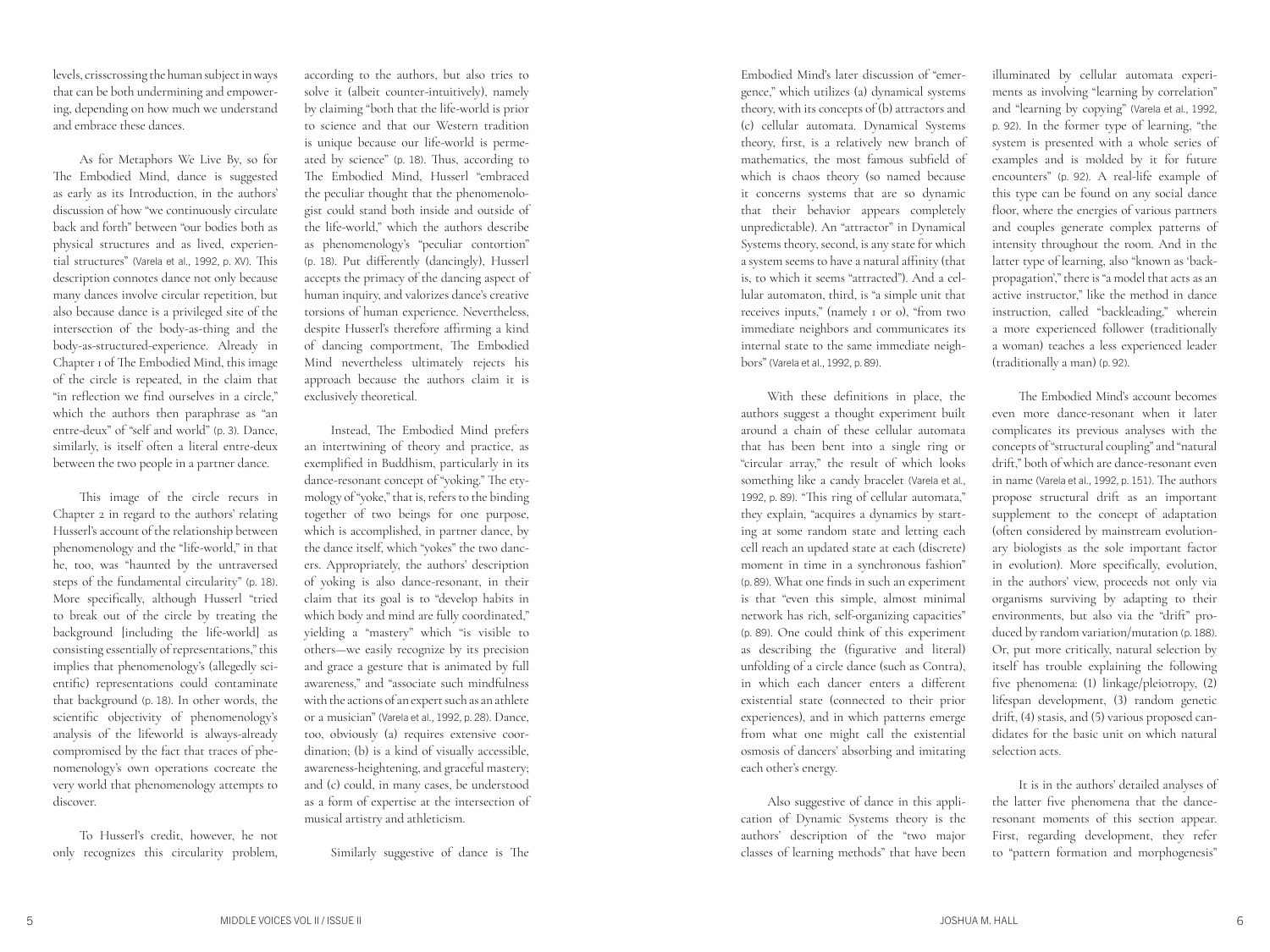as "highly constrained cellular choreogra phies" (Varela et al., 1992, p. 189, emphasis added). Second, as for drift, there are two possible "sources": (a) "if a gene is actively selected, it will bring along"—like a leader guiding a follower in a social dance—"any others that are close enough;" and (b) if the size of "a biological population" remains constant over a period of generations, then "its gene and genotype frequencies will 'drift' from generation to generation" (p.191). Moreover, since "about 40 percent of the genome is not expressed and is repetitive," the authors conclude that the "constraints of survival and reproduction are far too weak to provide an account of how structures develop and change" (p. 194).

In response to the latter insights, the authors then sketch an alternate approach to evolution which features even more dance-resonant moments. First, this "natural drift" alterative entails a "switch from a pre scriptive logic to a proscriptive one," wherein "what is not forbidden is allowed," which is suggestive of the ways that rules in (espe cially social) dance often work, since in both cases creativity and diversity are thereby facilitated (Varela et al., 1992, p. 195). Second, the natural drift approach replaces "optimiz ing" with "satisficing," a kind of making-do reminiscent of the oft-repeated advice in social dance circles to "fake it till you make it" (p. 196). The authors also describe this second implication as involving the concept of bricolage, "the putting together of parts and items in complicated arrays…simply because they are possible," wherein the ques tion quickly becomes one of "how to prune the multiplicity of viable trajectories that exist at any given point" (p. 196). In dance, similarly, choreography often begins with simply trying to see what dancers' various body parts are capable of, after which the dance instruction tends to focus on weeding out the many undesirable variations gener ated thereby.

The upshot of this survey of the second landmark text of 4E cognitive science is that the key to Lakoff and Johnsons' dance of cognition—at both the human and infra human level—is partnership. The human performs a partner dance with the world, and with its own body as object; the mind dances with the body; theory dances with practice; and cells and genes partner with each other across lifespan, historical and geological time. Crucially, these dancing part nerships are performances that are bottom-up, autonomous, and even (one is even tempted to say) "democratic." There is no master cho reographer, nor struggling pupil, but rather two or more dancing entities or phenomena that coordinate together on the spot, more or less spontaneously. One does not dance alone, and one does not exert total control over one's dancing partnerships. The more this is understood and embraced, the more the dancers involved will flourish.

As with both Metaphors We Live By and The Embodied Mind, Andy Clark's Being There also implicates dance as early as its Introduction. Clark first names dance in Chapter 1, "Outing the Mind." At the beginning of a section (dancingly entitled "The Robots' Parade"), Clark introduces the first in a long series of robot-study analyses, his first two historical examples thereof are the "animal-like robots (sometimes called 'animats')" named Elmer and Elsie. These robots' accomplishments include having taught themselves to engage in what Clark describes as "amusing, self-tracking 'dancing'" (Clark, 1998, p. 12) .

Chapter 2 of Being There traces similar insights about dancing interaction from the field of developmental psychology, beginning with the concept of "action loops." Clark's first example of this phenomenon—his description of which actually includes the word "dance"—is the experience of assem bling a jigsaw puzzle, in which we "make a rough mental determination and then physically try out the piece to see if it will fit," and maybe also "physically rotate candi date pieces even before we try to fit them" (Clark, 1998, p. 36). Jigsaw assembly, in other words, is yet another example of "an intricate and iterated dance in which 'pure thought' leads to actions which in turn change or simplify the problems confronting 'pure thought'" (36, emphasis added).

The subsequent section of Chapter 2 deals with a central concept for the book, namely Leo Vygotsky's concept of "external scaffolding," which also possesses connections to dance (Clark, 1998, p. 45). Two of Clark's first examples of this phenomenon, already bordering on dance practices themselves, are the activities of providing "support for the first few faltering steps of a near-walker and supporting a baby in water to allow swimming movements" (p. 46). Much "like the elasticity of muscles," Clark explains, these external supports "form a backdrop relative to which the individual computational prob lems facing the child take shape" (p. 46). In dance, similarly, the choreographer and the partner function as external supports to help the shape the dancer's posture, gesture, and other movements.

Think, for example, of the famous scene from the film Dirty Dancing in which the dance instructor teaches his new student about the dance frame, tracing an imaginary horizontal circle (formed by the connections of hands, arms and shoulders) connecting leader and follower in what is known as the "closed position" of ballroom dance. The imaginary two-dimensional plane that is outlined by this tracing, I would suggest, is comparable to the platforms supported by the poles of scaffolding erected for the purpose of painting a new building. To flesh out this metaphor, perhaps choreography and dance instruction constitutes a kind of metaphorical scaffolding for the purposes of

"painting" graceful new movements onto the body of the student.

In Chapter 6, "Emergence and Explanation," Clark turns to Dynamical Systems theory for the same purpose as The Embodied Mind did before him, to buttress his account of 4E cognitive science. Also like his predecessors, Clark does so in a dance-res onant way, which includes returning to their central concept of emergence, illustrated with several dance-resonant examples. Clark's criticism of these explanations of dancing phenomena, however, is that they "are not constrained to constitute detailed recipes for building the kind of devices that they both describe and explain" (Clark, 1998, p. 117). In response to such criticisms, Clark observes, some defenders of the theories in question have elected to "attack the criterion itself," rejecting the idea that "real understand ing requires 'knowing how to build one'" (p. 121). Clark argues, however, that this defense "misses the point," which is that "we should understand something of how the large-scale properties are rooted in the inter actions of the parts" (p. 121).

My question here, however, is the fol lowing: what if, as in the case of dance, a given "whole" really is more than "the sum of its parts"? That is, perhaps the dance is what makes the parts "parts" in the first place (rather than the other way around). Interestingly, Clark himself appears to ges ture in this direction at the beginning of his subsequent Chapter 7, "The Neuroscientific Image." The context here is Clark's review of a scientific study that concluded that a mon key's "isolated digit [finger] movements" are "the complex case, with 'more rudimentary synergies, such as those used to open and close the whole hand' as the basic adaptation" (given that a monkey's "primary need is to grasp branches and swing") (Clark, 1998, p. 131) . To make an analogy with dance, the monkeys' (a) swinging would be like dancing (perhaps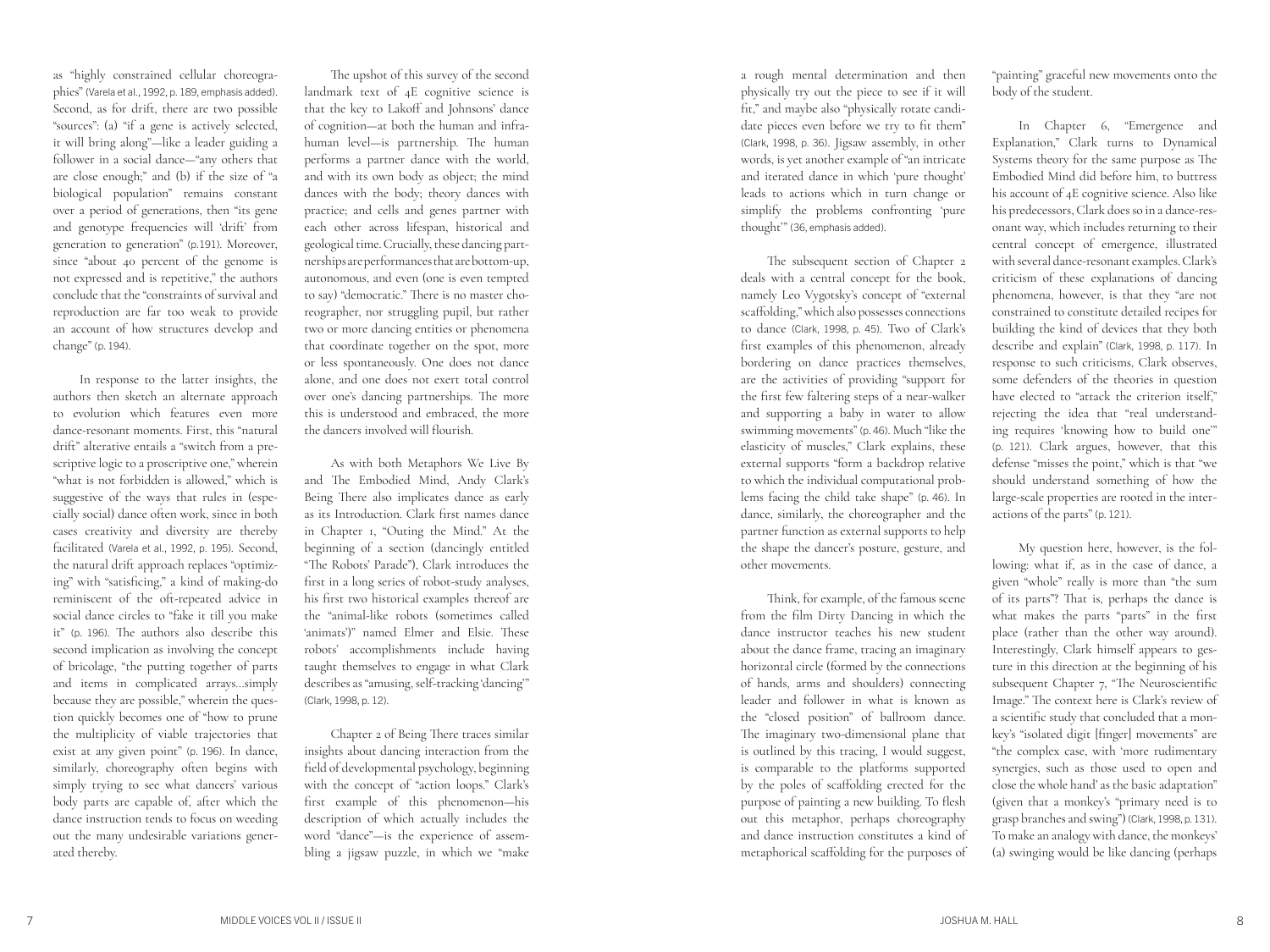of the "swing" variety, pun irresistible), their (b) opening and closing their hands would be like doing specific moves in a dance, and their (c) individual finger movements would be like every non-dancing thing that humans do with our bodies. What I am suggesting is that we cannot "build" dance from the ground up, or even understand dance by trying to build it from scratch, because our bodies, and the scientific experiments that we design with them, are nothing other than (later) permutations of our species' millennialong dances with our environments.

In Chapter 8, "Being, Computing, Representing," one section is particularly full of dance-resonant moments, which is unsur prising given its title, "Beating Time." It begins with Clark's survey of the controversy (initi ated by philosophers such as Varela) regarding whether representational approaches can "do justice to the crucial temporal dimensions of real-world adaptive response" (Clark, 1998, p. 160). His first example of such real-time adaptation is "running to catch a moving bus," in which "there must be a delicate cou pling between the temporal activity of" the runner and the bus (p. 161). And what better phrase could there be, to describe the core of partner dance, than "delicate coupling"? Cognitive scientists, however—rather than conceding that what is involved in catching a bus is an irreducible dance of would-be passenger and vehicle—have stubbornly clung to failed attempts at a representational solution.

Some of the most popular tools applied in this failing effort have been "adaptive oscillators," devices which produce "periodic outputs all their own," namely, elec trical signals responsive to "incoming signals" (Clark, 1998, p. 161). More specifically, he explains, when such a device "detect[s] incom ing signals, it fires (spikes) immediately and alters its periodicity to bring it slightly more in line with that of the incoming signals,"

such that, "over time," the oscillator will "come to fire perfectly in phase with the outputs" (p. 161). Or, as he elaborates—using language that could have been borrowed from a conversation about dance—"regular signals" from the environment (of the adap tive oscillator) "cause the device to 'pick up rhythm'" (p. 162, emphasis added).

To his credit, Clark himself admits that this oscillator-example is vulnerable to anti-representational critiques as well (such as those offered by The Embodied Mind), specifically through "appeal to the presence of continuous, mutually modulatory influ ences linking brain, body and world" (Clark, 1998, p. 163). One of Clark's examples of this continuous mutual modification makes the connection between that concept and dance explicit. It concerns "players in a jazz trio, when improvising," and jazz music is foundational for multiple Western dances, including ballroom, swing, Latin, tap, jazz and hip-hop (p. 165). Although Clark intro duces this example with the qualification that such "continuous reciprocal causation" is neither "a rare or exceptional case in human problem solving," jazz and its improvisatory core are, on the contrary, (a) revolutionary in the context of Western aesthetics, and (b) not obviously common in other aspects of a typical white Westerner's experience today.

Unless, that is, one thinks about Clark's very next example, with which I conclude this first section of the present investigation. "Dancing," he notes, like jazz improvisation, "sometimes exhibit[s] the kind of mutually modulatory dynamics which look to reward a wider perspective than one that focuses on one component and treats all the rest as mere inputs and outputs" (Clark, 1998, p. 165). Put differently, representational analyses always imply a hierarchy consisting of a primary thing and a secondary representation of that primary thing, whereas in dance it often seems impossible to meaningfully identify

one dancer as the important part of the dance and another dancer as merely a source of, and (automatic) reaction to, the infor mation from the first dancer. Instead, both dancers often seem equally primary as causes and effects of their dance.

The upshot of this survey of the third and final landmark text of 4E cognitive science is that for the dance of cogni tion (from Lakoff and Johnson), with its ground-up autonomous partnerships (from Varela, Thompson, and Rosch), the most effective approach is for the more empow ered and centrally-controlled partner in the dance (such as the robot vis-à-vis its legs, the adult supporting the baby trying to walk in water, and the choreographer with a student dancer) to empower the less empowered part ner in the dance to freely move and generate activity, responding as needed to coordinate that motion with the more empowered part ner. That is, the partner dance has always already begun, so there is no need for (nor benefit from) trying to start it from scratch, nor for imposing a controlling, top-down vision on the movements that arise from all the bodies involved. The idea, instead, is to become aware of the dance which we are already dancing—or which is dancing us the dance that has danced us all since before we were human, and perhaps will do so after we are human no longer.

### Dancing-with Practitioners and Clients

Reviewing the above analyses, one can distill from them three "choreographic prov ocations." First, from Lakoff and Johnson's Metaphors We Live By, all psychological practitioners, clients and research subjects can be meaningfully understood as dancers. This implies, chiefly, a creative artistry and embodied grounding for both practitioner and client/subject, on which grounds the latter should be approached as a body-mind

seeking to perfect their artistry in the ongo ing dance of existence. Second, from Varela, Thompson, and Rosch's The Embodied Mind, practitioners and clients/subjects engaged in therapeutic encounters and research should be understood as engaged in a partner dance, specifically a duet, or pas de deux (literally "step of two"), over which dance neither part ner has (nor should have) full, independent control. And third, from Andy Clark's Being There, the most effective approach to ther apeutic and research encounters is for the practitioner to empower the client/subject, allowing the latter the greatest possible free dom of movement and initiation, confining the practitioner's responses to creating inter preting "scaffolding" for emergent patterns in the client/subject's movement. This allows the client/subject maximal relational auton omy within their own dance, unlocking its transformative power.

Unfortunately, the 4E cognitive science tradition on its own has been reluctant to fully embrace such analyses and their implications, perhaps in part due to its over emphasis on cognition and marginalization of other aspects of embodiment that are foregrounded by dance, including affect. For example, Clark anxiously backpedals away (vis-à-vis Varela, Thompson and Rosch) from conceding enough importance to dance for it to undermine the dance-inadequate concept of representation that Clark nevertheless defends. Overall, 4E cognitive science has drawn on dance as a kind of ideal, while exiling actual dance so far from cognitive science's center that dance cannot challenge its scientific legitimacy.

Fortunately, the very dancing concep tuality noted above in this tradition can be utilized to address this problem. In the remainder of the present investigation, I attempt to choreograph several new dancing partnerships, to perform responses to the above choreographic provocations, namely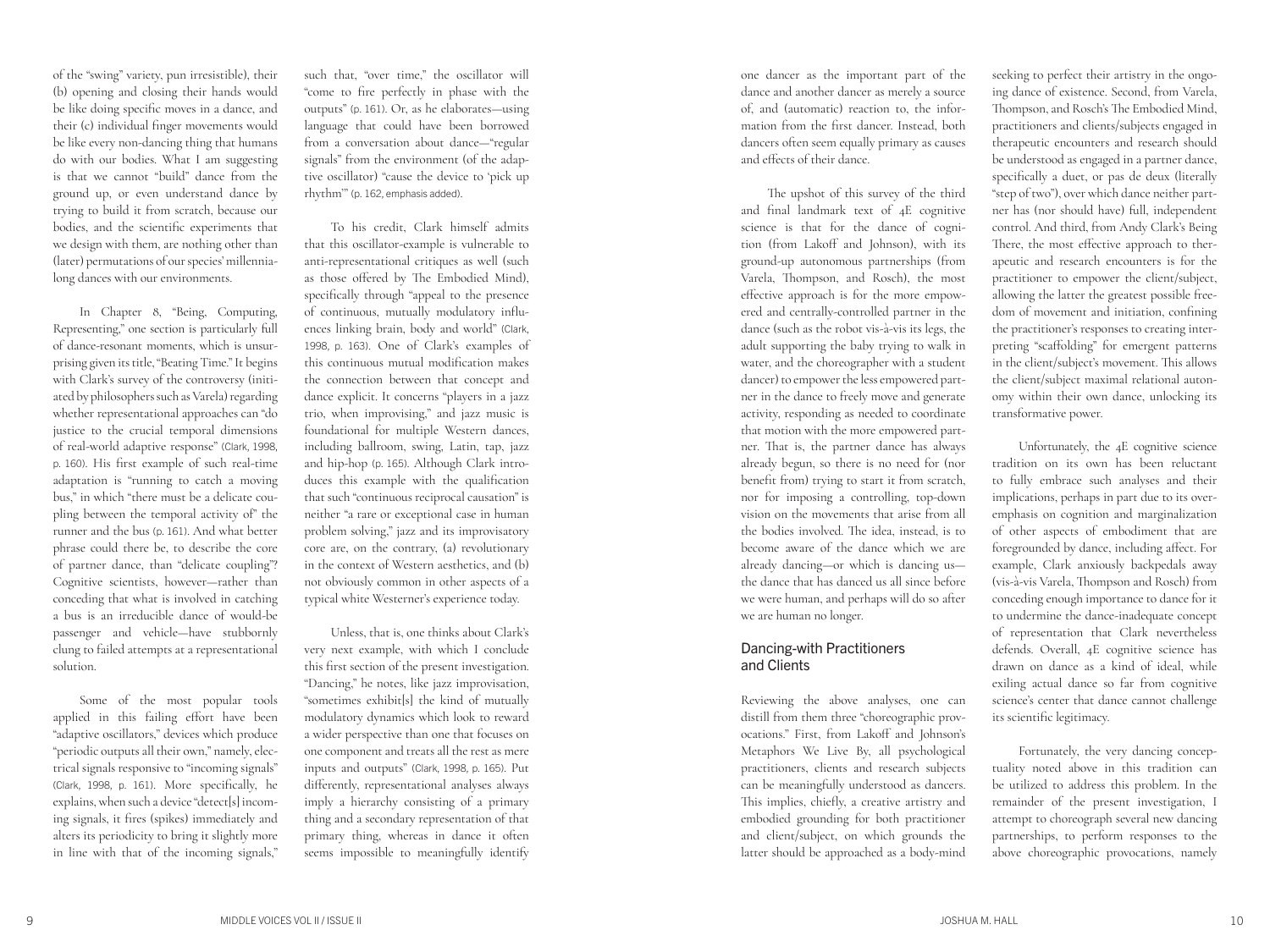duets between (a) 4E cognitive scientists and human science psychologists, (b) psychologi cal practitioners and their therapeutic clients, and (c) psychological practitioners and the subjects of their research studies. This ter minology is inspired by my own background and training in Rogerian person-centered therapy, as a crisis/suicide counselor and a support group facilitator. I have modified Roger's original terminology (of "therapist" and "client") to encompass various mental health workers (not just therapists) as well as research psychologists and their subjects.

The model for these proposed partner ships is an interpretive method that I call "dancing-with," which emerged (including in the Dynamical Systems sense of that word, as deployed in The Embodied Mind and Being There) from the process of writing the first half of the present investigation, along with multiple other articles inspired by the figuration philosophy of dance (cited above). In each case, I offered close readings of a theorist through the lens of dance (from the schools of French feminism, Africana critical race theory, German Idealism, and analytic philosophy of art), which generated the fol lowing pattern: (a) the theorist uses dance, especially as a figure or metaphor, to refer to the most valorized aspects of their theory and the world, while (b) nevertheless marginaliz ing dance, especially as a concrete embodied practice, on the grounds that it is trivial and associated with the most denigrated peo ple and aspects of the world. Deploying a method inspired by Derridean deconstruc tion, however, one can strategically flip the dichotomy dance/non-dance, and thereby perceive how dancing aspects permeate the entire theoretical text, invisibly sustaining its structure. Embracing the latter understand ing, finally, can help empower both social justice and psychosocial flourishing, to which I return below.

Defined formally, a given theorist X can

be said to "dance-with" with a second theorist Y insofar as X "choreographs" an interpre tation of Y which is both true to Y and Y's historical communities, and also meaningful and actionable (i.e., empowering social jus tice) for X and X's historical communities. In this pursuit, the method of dancing-with involves both (1) a creative "torsion" of Y's thought (particularly in the direction of unconscious, embodied and political factors at work in Y's texts), and (2) a resultant, sympathetic torsion of X's thought toward Y. In other words, X and Y "meet in the mid dle," like two dancers walking onto the dance floor to explore the promise of a flourishing artistic partnership. In this partnership, each must attend to the way that political mean ings are inscribed on the other's raced/sexed/ etc. body, both to react maximally justly, and to maximize the movement options that can be brought into play.

It might be helpful to reframe the method of dancing-with in terms of the Latin social dance tradition of salsa, by which the method was inspired, in part because this emphasizes its affective and embodied dimensions. Imagine, if you will, two strang ers dancing together for the first time. Dancer X approaches Dancer Y, gesturing toward the dance floor, to which dancer Y perhaps responds with a smiling nod of acceptance. Imagine further, and here I blend the hypo thetical with the real, that Dancer X is a 6'3'', 180-lb, white cisman, while Dancer Y is a 5'2", 100-lb, ciswoman of Indian descent. For X to have a satisfying and effective dance with Y, one issue they must negotiate is their height difference, especially when X is performing what are called "leads" in the discourse of salsa—movements by the leader which both indicate and initiate other sequences of dance movements for both partners. Additionally, both X and Y must be open to a wide range of possibilities regarding each other's background and circumstances. For example, for all X initially knows, Y might be attending her first-ever Latin dance, or she might be a professional instructor with fifteen years' experience. For another example, there is always the possibility (especially given the diverse and multicultural makeup of many salsa dance communities), that X and Y are not both fluent in a common language. In fact, the only safe assumptions which X and Y can make are that, given that they have embarked upon a dance together, both will do their best to make that dance a positive experience (if only for the sake of their own individual satisfaction), and each will proba bly make at least some movements which are unfamiliar and challenging to the other.

At this point, a reader might easily misunderstand dancing-with to be a mere restatement of a postmodern strategy sometimes dubbed by critics "creative mis interpretation" (and often associated with philosophers such as Jacques Derrida and Michel Foucault). The difference between dancing-with and the stereotypical postmod ern theory, however, is that dancing-with includes a specific, value-laden comportment. More specifically, dancing-with presupposes an ethical commitment to a comportment of trust and sympathy with one's theoretical partners, grounded in the strategic positing, by theorist X, that theorist Y shares X's goal of ideal psychological flourishing for every one involved in the psychological practice.

This ethical commitment also derives in part from the fact that dancing-with is mod eled on the world of Latin social dance. For any readers unfamiliar with that scene in the U.S. today, amateur dancers gather, around once or twice per week, at a bar, restaurant, or nightclub, in an event usually lasting around four hours, often referred to now as a 'social'. Speaking as someone who has belonged to many of these social Latin dance communities over a twenty-year period, the goal of these communities is to make these dances flourish as much as possible, where "flourishing" includes (but is not limited to)

large crowds, new people, a friendly atmo sphere, and aesthetically satisfying dance encounters. To achieve this flourishing, the average dancer must give each of their part ners the benefit of the doubt, and act as if those partners are similarly motivated to achieve this flourishing. The stakes for the dancers, moreover, are quite high, in that all are to some degree vulnerable—physically and mentally—to their partners, any of whom could cause injury, discomfort, and feelings of rejection, unworthiness, etc. That we are not deterred by these high stakes, however, begins to suggest the scope of the benefits—which fortunately can be exported to the realm of psychological practice.

More precisely, dancing-with consists of four virtuous powers, which psycholog ical practitioner X posits in client/subject Y, and which correspond to the ethical commitment required of X. First, danc ing-with requires moral imagination, for X to imaginatively occupy Y's embodied posi tion to sympathize with Y's ends. By "moral imagination" here, I mean the systematic dis cipline of bracketing one's moral judgment of another until one has made a sustained effort to imagine oneself occupying their sociohis torical position. (Crucial here are Hannah Arendt's interpretation of Kantian reflec tive judgment in the political sphere, and Richard Wright's conception of the necessary pain involved in expanding the moral imag ination, as discussed in Hall 2016 and 2018, respectively). Second, dancing-with requires courage, for X to understand Y against the grain of present-day conventions and fads. Third, dancing-with requires trust, for X to believe that Y is willing and able to revise their being-in-the-world given new truths and obstacles. And finally, dancing-with requires flexibility, for X to remain open to the possibility that X, X's professional com munities, and even X's entire era, might be wrong.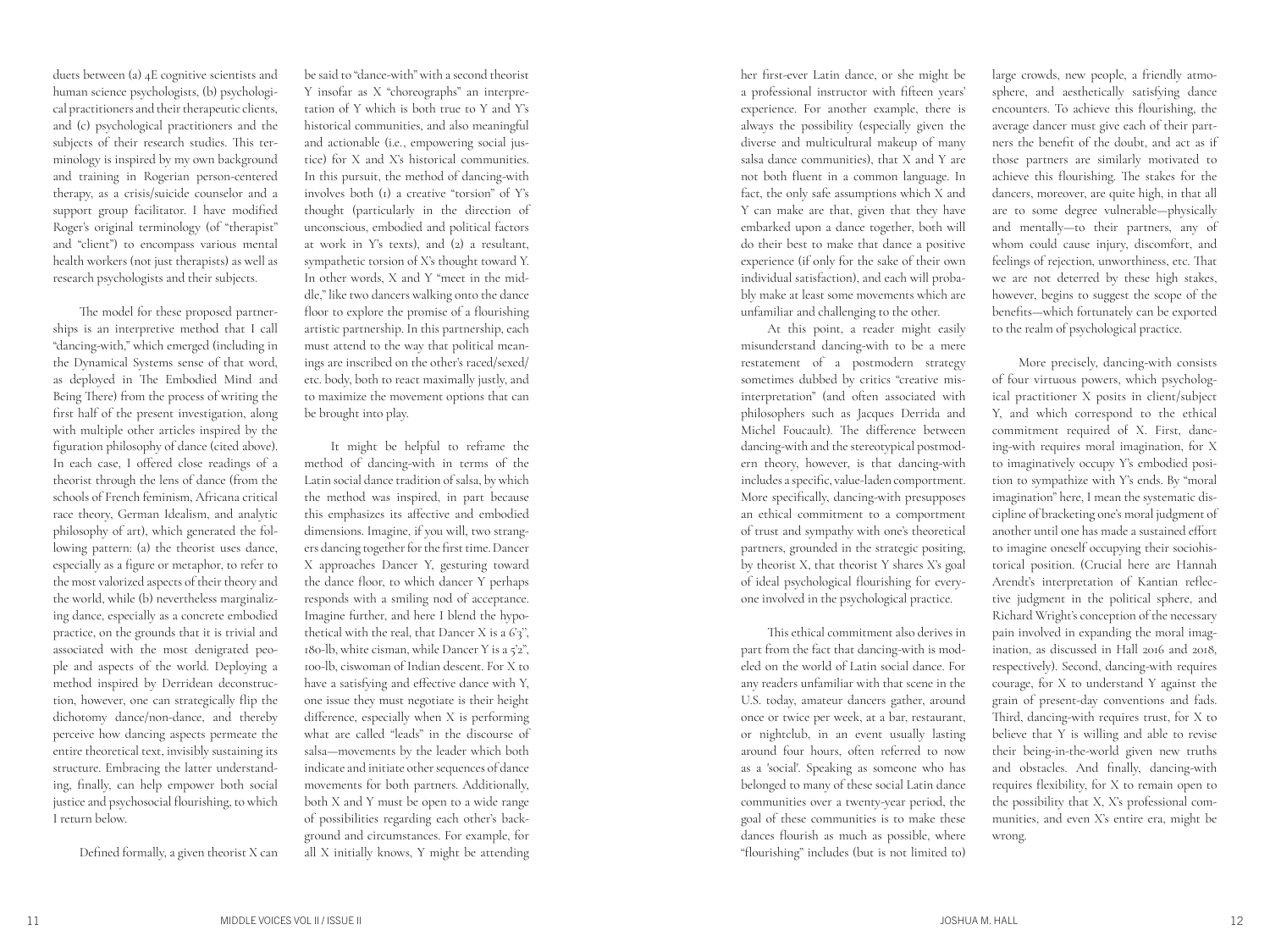The first section of the present investigation began as one such example of dancing-with, namely the present author (as a philosopher trained primarily in the continental and pragmatist traditions) dancing-with the more analytic-dominated field of 4E cognitive science. In the original process of constructing those interpretations, I found myself becoming more sympathetic to analytical philosophers' creation of sub-con cepts through analysis, or clear and precise definitions. This resulted from my realization that their multiplications and subdivisions of concepts could be extended even further, all the way to the logical extreme that one might characterize as a promiscuous plural ity of individual beings in the world. That is, infinite analysis would asymptotically approach one concept per entity. This phrase, incidentally, might also be apt for a quali tatively-driven psychology such as that of William James—for whom the best analysis is arguably a singular painted portrait—as well as for the ideal in human science psychol ogy of both practitioner and client coming to understand the client as a singular being (rather than subsuming them under the nec essarily imperfectly-fitting universals of the DSM).

In other words, this dancing-with helped me to see greater value and flexibility in 4E cognitive science's analytic methods, and I am hopeful that my interpretations of these three landmark texts have shown that that there is more in their work than has yet been utilized by either dance theorists or psychologists. Put differently, I have tried to show that they can be enticed to dance, even if they might initially seem to have "two left feet." My assumption here is that all humans possess, in part through our evolutionary heritage, a latent desire to dance (in the broadest sense, inclusive of spontaneous and unscripted, full-bodied, joyous movement), evidence for which includes the pervasive ness of dance in social, warm-blooded, and

mammalian species, as well as in young children.

To translate this point into more concretely dancing terms, the life of psy chological practice is like a social dance, at which a maximal diversity of styles might ideally be represented. But this diversity would challenge each dancer-practitioner to get comfortable with, and at least mini mally competent in, as many of these styles as possible. And in the latter process, each dancer-practitioner would—albeit subtly, and primarily unconsciously—be shaping their own style in the direction of those diverse other dancers who are learning that style by dancing with them. For my part, I am committed to discursively dancing with as many different theoretical styles as possi ble, and continue to find those styles more amenable to mine than I initially imagined, and to find myself increasingly flexible and adaptive in transmitting those styles to others.

More generally, and zooming out from the method of "dancing-with" to the figu ration philosophy of dance on which it was based, I have argued that figuration implies four psychological and political prerequisites for ideal flourishing, as indexed to its four Moves, namely positure, gesture, grace, and resilience. I will now, by way of conclusion, briefly re-summarize these conditions for the individual. First, positure suggests that the individual is always in motion, and always in tension, despite apparent calm and stability, which means that individuals must always pay attention to their evolving needs and desires, especially at dramatic changes of life such as puberty. In other words, indi viduals perpetually move and change, and thus require a psychological preparedness for change and capacity to adapt flexibly. Second, gesture suggests that psychological well-being is impossible without physical well-being, and that the apparent foundation

of the mind is built upon a complex and dynamic system of tensions in the active body. Thus, psychological health requires physical health, which requires bodily stim ulation and discipline. Third, grace suggests that any situation in which the environment is prevented from flowing through the indi vidual, and vice versa, will ultimately result in isolation and dysfunction, which entails that psychologically supportive, evolving and challenging environments must be provided for the vulnerable and evolving individual. That is, permeability to the environment is beneficial, which means we must promote environments with which fusion is desirable. And finally, resilience suggests that repetition is inevitable, and that what appears initially as madness may be crucial to survival and flourishing. Thus, cycles and patterns will always be repeated, which requires a toler ance of repetition and compulsion per se (though not, of course, tolerance of all specific forms thereof).

To summarize, in the present investiga tion I have explored the foundational texts of 4E cognitive science, discovering therein a tension between a valorizing of the figure of dance and the marginalizing of dance practice. Regarding the former, these texts suggest that all cognition is an emergent, improvised partner dance, best facilitated by the more empowered partner providing the less empowered partner with scaffolding for producing free movement and identify ing emergent patterns therein. From this, I derived three choreographic provocations for psychological research and therapeutic practice, involving treating subjects/clients as dancers, research and therapy as impro vised duets, and the ideal psychological practical encounter as the facilitation of freer movement and an emergent flourishing sin gularity for the client/subject. Finally, to help activate these provocations in psychological performance, I reframed them in terms of my theoretical method of dancing-with,

followed by the four psychological prereq uisites for ideal flourishing posited by my figuration philosophy of dance. By way of conclusion, I wish to extend an invitation to the reader to dance-with me as well, and thereby more fully embrace our shared dance of philosophical and psychological practice.